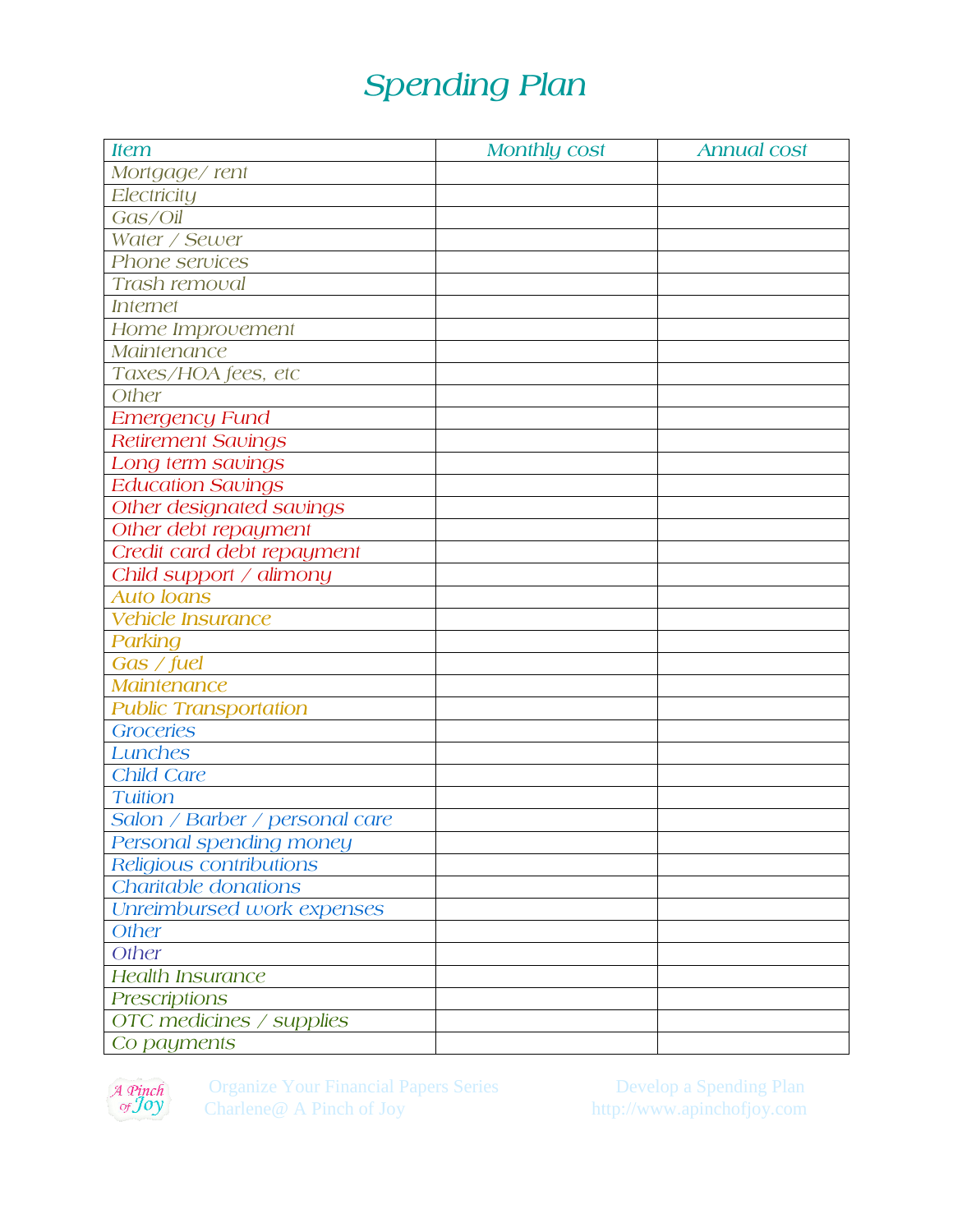## Spending Plan page 2



| <b>Item</b>                   | <b>Monthly cost</b> | <b>Annual cost</b> |
|-------------------------------|---------------------|--------------------|
| Known out of pocket           |                     |                    |
| Braces / eyeglasses / etc     |                     |                    |
| Health club dues / fees       |                     |                    |
| Life Insurance                |                     |                    |
| Long Term Care Insurance      |                     |                    |
| Pet and veterinarian costs    |                     |                    |
| Magazines / Newspapers/ Books |                     |                    |
| Movie rental / tickets        |                     |                    |
| Concerts / shows              |                     |                    |
| Gym / team fees               |                     |                    |
| Athletic equipment/uniforms   |                     |                    |
| Vacation fare / fuel          |                     |                    |
| <b>Accommodations</b>         |                     |                    |
| Food                          |                     |                    |
| <b>Admissions</b>             |                     |                    |
| Pet care / housesitter        |                     |                    |
| Other                         |                     |                    |
| Miscellaneous expenses        |                     |                    |
|                               |                     |                    |
| $\overline{2}$                |                     |                    |
| 3                             |                     |                    |
| $\overline{4}$                |                     |                    |
|                               |                     |                    |
|                               |                     |                    |
|                               |                     |                    |
|                               |                     |                    |
| <b>INCOME</b>                 |                     |                    |
| Wages / retirement income     |                     |                    |
| <b>Commissions/Bonuses</b>    |                     |                    |
| Interest / dividends          |                     |                    |
| Property income               |                     |                    |
| <b>Investment</b> income      |                     |                    |
| Other                         |                     |                    |
| Other                         |                     |                    |
|                               |                     |                    |
|                               |                     |                    |
|                               |                     |                    |
|                               |                     |                    |
|                               |                     |                    |
|                               |                     |                    |